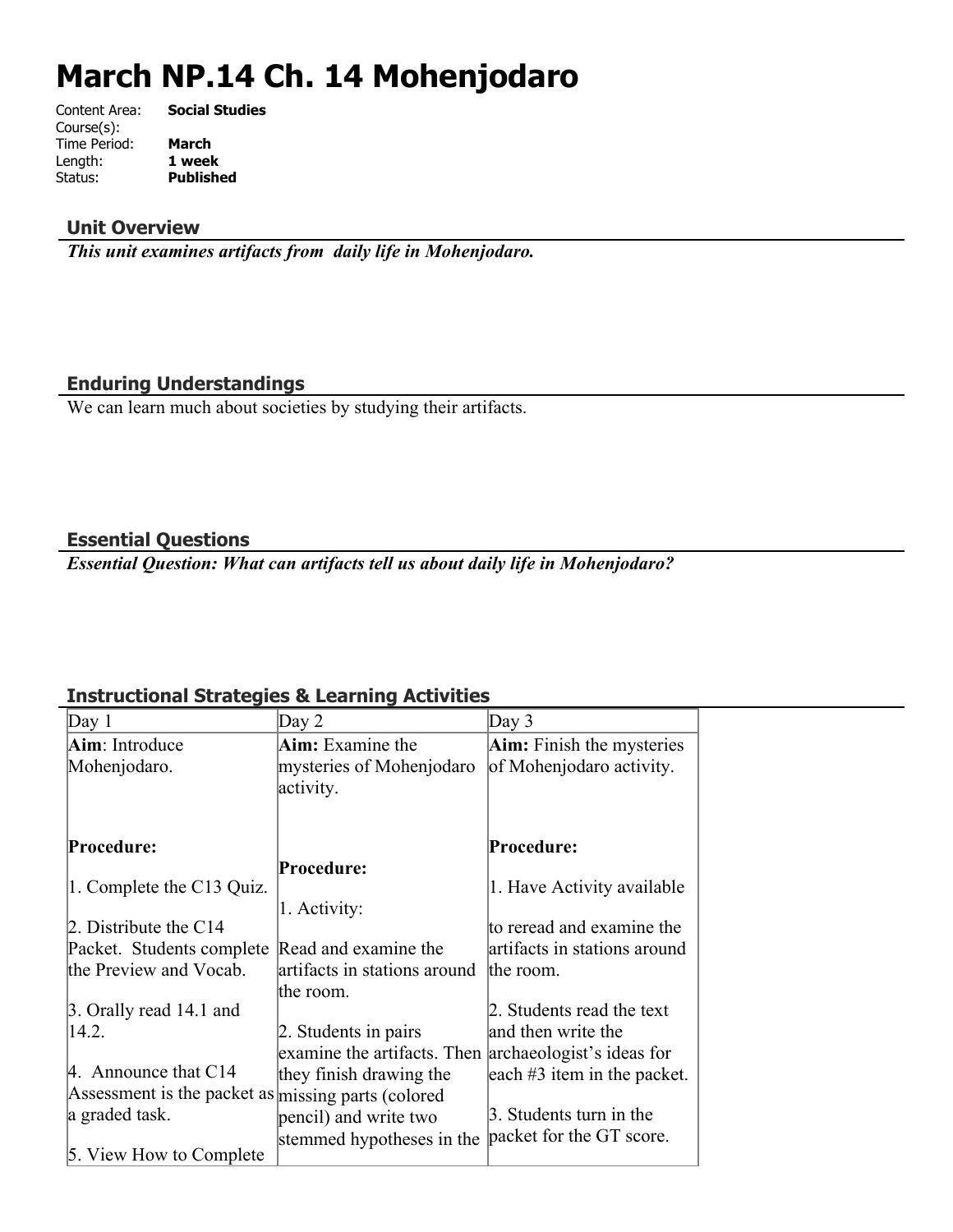| the Packet and use color    | packet.                                    | 4. Attach the rubric for                       |
|-----------------------------|--------------------------------------------|------------------------------------------------|
| pencil to complete 14.3.    | 3. Review the C13 Quiz.                    | scoring.                                       |
|                             |                                            | 5. Complete the Indus                          |
|                             |                                            | Valley Decision sheet using                    |
| <b>Assessment: C13 Quiz</b> | <b>Assessment:</b>                         | the GC attached story.                         |
|                             | C <sub>14</sub> Discussion                 |                                                |
| Standards:                  |                                            |                                                |
|                             | Standards:                                 |                                                |
| 6.2.8.A.3.a.                | 6.2.8.A.3.a.; 6.2.8.B.2.b.;                | Assessment:                                    |
|                             | 6.2.8.B.3.a.; 6.3.8.C.2.a;                 | C <sub>14</sub> Packet                         |
| Homework:                   | $6.2.8$ .C.3.a-d; 6.2.8.D.1.c              | Standards:                                     |
| $C14$ Packet up through     |                                            | 6.2.8.A.3.a.; 6.2.8.B.2.b.;                    |
| Section 2                   |                                            | (6.2.8.B.3.a.; 6.3.8.C.2.a;                    |
|                             |                                            | $6.2.8$ .C.3.a-d; 6.2.8.D.1.c                  |
|                             | <b>Homework:</b>                           |                                                |
|                             | Use checklist and proofread                |                                                |
|                             | the stemmed hypotheses in <b>Homework:</b> |                                                |
|                             | the packet.                                |                                                |
|                             |                                            | Finish the packet if not<br>done; Indus Valley |
|                             |                                            | Decision sheet/GC                              |

# **Integration of Career Readiness, Life Literacies and Key Skills**

Group work

| TECH.9.4.8.IML.7 | Use information from a variety of sources, contexts, disciplines, and cultures for a specific<br>purpose (e.g., 1.2.8.C2a, 1.4.8.CR2a, 2.1.8.CHSS/IV.8.AI.1, W.5.8, 6.1.8.GeoSV.3.a,<br>6.1.8. Civics DP.4.b, 7.1. NH. IPRET.8). |
|------------------|----------------------------------------------------------------------------------------------------------------------------------------------------------------------------------------------------------------------------------|
|                  | Awareness of and appreciation for cultural differences is critical to avoid barriers to<br>productive and positive interaction.                                                                                                  |
|                  | An individual's strengths, lifestyle goals, choices, and interests affect employment and<br>income.                                                                                                                              |
| TECH.9.4.8.IML.8 | Apply deliberate and thoughtful search strategies to access high-quality information on<br>climate change (e.g., 1.1.8.C1b).                                                                                                     |
|                  | Gathering and evaluating knowledge and information from a variety of sources, including<br>global perspectives, fosters creativity and innovative thinking.                                                                      |
| TECH.9.4.8.GCA   | <b>Global and Cultural Awareness</b>                                                                                                                                                                                             |
|                  | Increases in the quantity of information available through electronic means have<br>heightened the need to check sources for possible distortion, exaggeration, or<br>misrepresentation.                                         |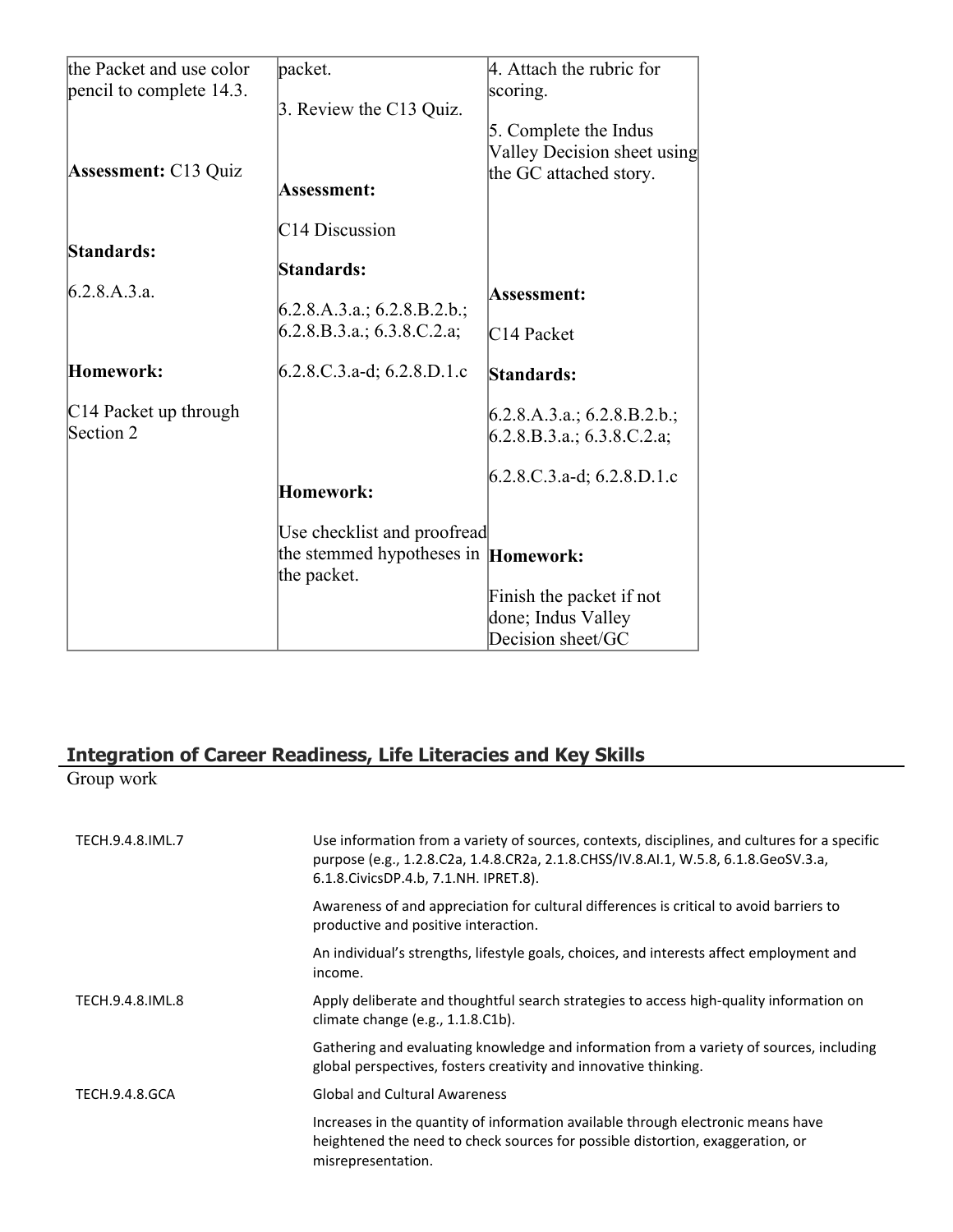| TECH.9.4.8.DC.4      | Explain how information shared digitally is public and can be searched, copied, and<br>potentially seen by public audiences.                                                                                        |
|----------------------|---------------------------------------------------------------------------------------------------------------------------------------------------------------------------------------------------------------------|
| WRK.9.2.8.CAP.3      | Explain how career choices, educational choices, skills, economic conditions, and personal<br>behavior affect income.                                                                                               |
| <b>TECH.9.4.8.CI</b> | Creativity and Innovation                                                                                                                                                                                           |
| TECH.9.4.8.IML.1     | Critically curate multiple resources to assess the credibility of sources when searching for<br>information.                                                                                                        |
| TECH.9.4.8.DC.5      | Manage digital identity and practice positive online behavior to avoid inappropriate forms<br>of self-disclosure.                                                                                                   |
| TECH.9.4.8.Cl.3      | Examine challenges that may exist in the adoption of new ideas (e.g., 2.1.8.SSH,<br>6.1.8. Civics PD. 2).                                                                                                           |
| WRK.9.2.8.CAP.2      | Develop a plan that includes information about career areas of interest.                                                                                                                                            |
| TECH.9.4.8.GCA.1     | Model how to navigate cultural differences with sensitivity and respect (e.g., 1.5.8.C1a).                                                                                                                          |
| WRK.9.2.8.CAP.4      | Explain how an individual's online behavior (e.g., social networking, photo exchanges,<br>video postings) may impact opportunities for employment or advancement.                                                   |
| TECH.9.4.8.DC.3      | Describe tradeoffs between allowing information to be public (e.g., within online games)<br>versus keeping information private and secure.                                                                          |
| <b>WRK.9.2.8.CAP</b> | <b>Career Awareness and Planning</b>                                                                                                                                                                                |
| WRK.9.2.8.CAP.1      | Identify offerings such as high school and county career and technical school courses,<br>apprenticeships, military programs, and dual enrollment courses that support career or<br>occupational areas of interest. |
| TECH.9.4.8.IML.4     | Ask insightful questions to organize different types of data and create meaningful<br>visualizations.                                                                                                               |
| TECH.9.4.8.DC.2      | Provide appropriate citation and attribution elements when creating media products (e.g.,<br>$W.6.8$ ).                                                                                                             |
| TECH.9.4.8.DC.1      | Analyze the resource citations in online materials for proper use.                                                                                                                                                  |

## **Technology and Design Integration**

Google Classroom

online textbook and features

| CS.6-8.8.2.8. ITH.4 | Identify technologies that have been designed to reduce the negative consequences of<br>other technologies and explain the change in impact.                                            |
|---------------------|-----------------------------------------------------------------------------------------------------------------------------------------------------------------------------------------|
| CS.6-8.8.2.8. ITH.2 | Compare how technologies have influenced society over time.                                                                                                                             |
| CS.6-8.8.2.8. ITH.5 | Compare the impacts of a given technology on different societies, noting factors that may<br>make a technology appropriate and sustainable in one society but not in another.           |
|                     | Troubleshooting a problem is more effective when knowledge of the specific device along<br>with a systematic process is used to identify the source of a problem.                       |
| CS.6-8.8.1.8.DA.1   | Organize and transform data collected using computational tools to make it usable for a<br>specific purpose.                                                                            |
|                     | People use digital devices and tools to automate the collection, use, and transformation of<br>data. The manner in which data is collected and transformed is influenced by the type of |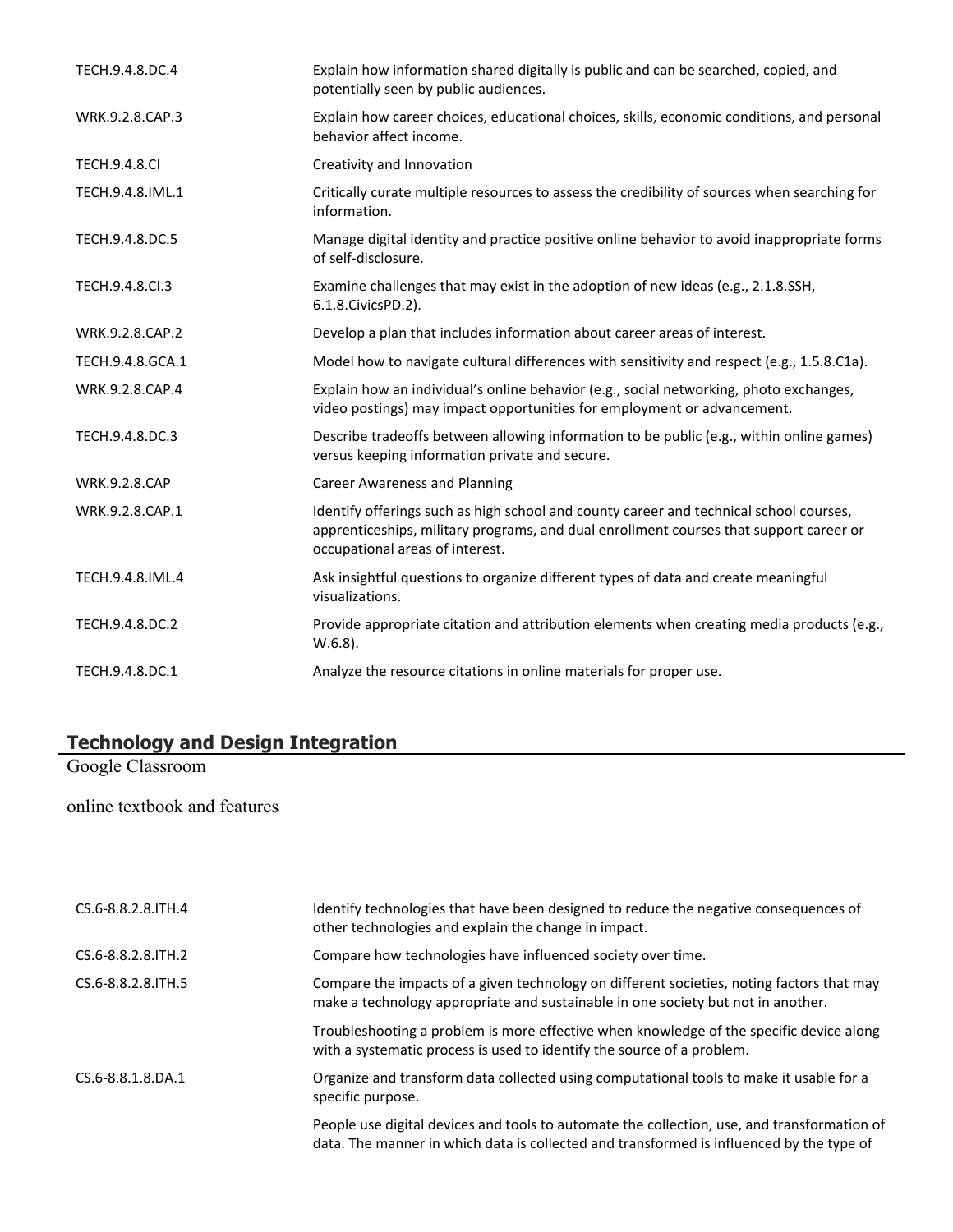digital device(s) available and the intended use of the data.

Technology interacts with society, sometimes bringing about changes in a society's economy, politics, and culture, and often leading to the creation of new needs and wants. New needs and wants may create strains on local economies and workforces. Improvements in technology are intended to make the completion of tasks easier, safer, and/or more efficient.

CS.6-8.8.1.8.CS.4 Systematically apply troubleshooting strategies to identify and resolve hardware and software problems in computing systems.

## **Interdisciplinary Connections**

| LA.RH.6-8.1  | Cite specific textual evidence to support analysis of primary and secondary sources.                                                                                 |
|--------------|----------------------------------------------------------------------------------------------------------------------------------------------------------------------|
| LA.RH.6-8.2  | Determine the central ideas or information of a primary or secondary source; provide an<br>accurate summary of the source distinct from prior knowledge or opinions. |
| LA.RH.6-8.4  | Determine the meaning of words and phrases as they are used in a text, including<br>vocabulary specific to domains related to history/social studies.                |
| LA.RH.6-8.7  | Integrate visual information (e.g., in charts, graphs, photographs, videos, or maps) with<br>other information in print and digital texts.                           |
| LA.RH.6-8.10 | By the end of grade 8, read and comprehend history/social studies texts in the grades 6-8<br>text complexity band independently and proficiently.                    |

## **Differentiation**

#### Differentiation

**Review the Preview Options** Make sure all students understand the three options listed as descriptions for the unidentified artifact in the Preview activity. Review the options as a class or consider having students work in pairs to complete the Preview activity.

**Highlight the Activity Directions** On Information Master 14, highlight or underline key direction words (e.g., locate, excavate, examine, discuss, record, return). Next to each word, draw a simple symbol to help students understand what to do. For example, draw a simple shovel for excavate. Draw an eye for examine; draw a pencil for record. Explain these symbols as you review the steps with the class.

**Conduct a Discussion for the Preview Activity** Use the Preview activity directions in the Interactive Student Notebook to conduct a class discussion on the unidentified artifact. Have students vote on the options, and ask volunteers to share their reasoning.

**Divide the Reading Notes** When pairs are ready to complete the Reading Notes for Sections 3–10, assign one half of the pairs to read and record the archaeologists' ideas for only four of the eight artifacts. Assign the rest of the pairs to the remaining four artifacts. When pairs are finished, form groups of four by placing together two pairs who have each covered a different set of artifacts. While one pair shares what they learned about their assigned artifacts, the other pair should take notes. Then the pairs switch to cover the information about the rest of the artifacts.

**Make Stations Accessible** When setting up the stations, make sure materials are accessible to all students. Place materials for Stations B, D, and H on desks. Place materials for Station E on chairs rather than on the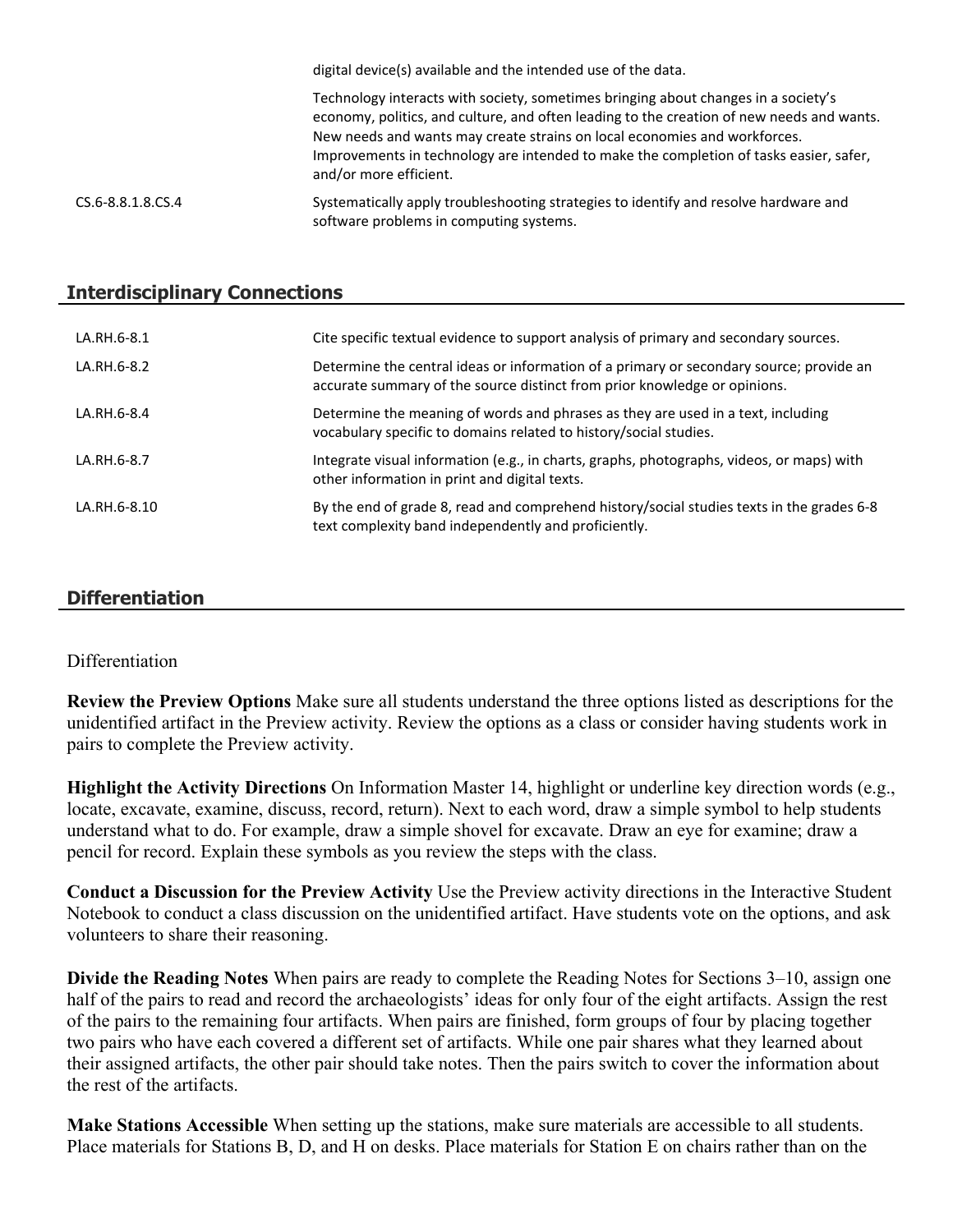floor. Place materials for Stations F, G, and H at the desks on either end of the rows.

**Model the Steps for Excavation** As you review the steps for excavation on Information Master 14, use the materials at one station to model the process. Show students how to locate the placards at each station.

**Compare Civilizations** Have students complete a Venn diagram to compare and contrast daily life in Mohenjodaro with daily life in ancient Egypt (or another civilization they have studied). In the outer parts of the diagram, labeled for each civilization, students should identify what is different or unique about them. In the center of the diagram, students should identify similarities between the two civilizations. Have students share their responses and discuss why these similarities and differences may exist.

## **Modifications & Accommodations**

- Understand that gifted students, just like all students, come to school to learn and be challenged.
- Pre-assess your students. Find out their areas of strength as well as those areas you may need to address before students move on.
- Consider grouping gifted students together for at least part of the school day.
- Plan for differentiation. Consider pre-assessments, extension activities, and compacting the curriculum.
- Use phrases like "You've shown you don't need more practice" or "You need more practice" instead of words like "qualify" or "eligible" when referring to extension work.
- Encourage high-ability students to take on challenges. Because they're often used to getting good grades, gifted students may be risk averse.
- **Definitions of Differentiation Components**:
	- o Content the specific information that is to be taught in the lesson/unit/course of instruction.
	- o Process how the student will acquire the content information.
	- o Product how the student will demonstrate understanding of the content.
	- o Learning Environment the environment where learning is taking place including physical location and/or student grouping

## **Differentiation occurring in this unit:**

Utilize IEP and 504 accommodations

## **Benchmark Assessments**

**Benchmark Assessments** are given periodically (e.g., at the end of every quarter or as frequently as once per month) throughout a school year to establish baseline achievement data and measure progress toward a standard or set of academic standards and goals.

## **Schoolwide Benchmark assessments:**

Aimsweb benchmarks 3X a year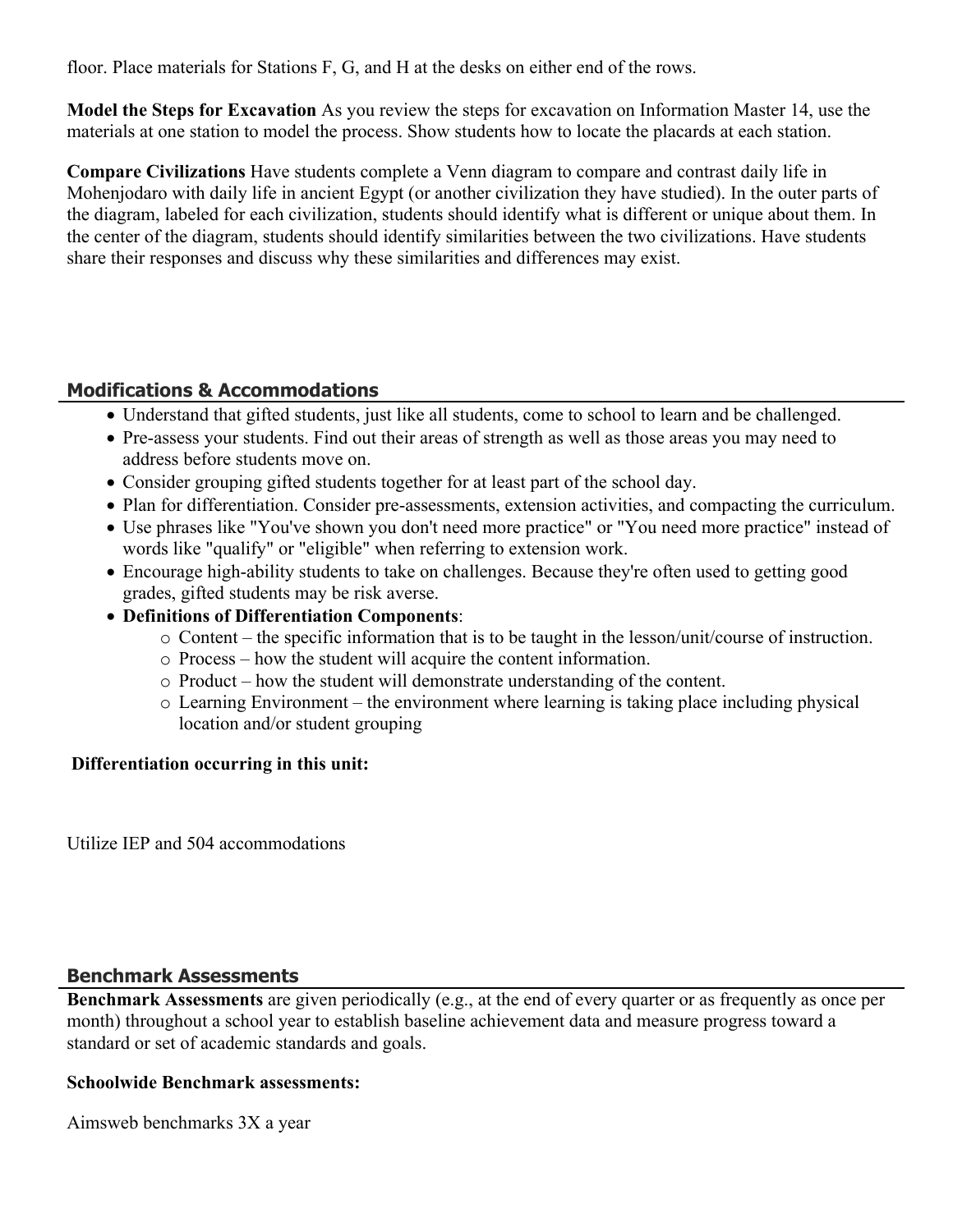Linkit Benchmarks 3X a year

## **Additional Benchmarks used in this unit:**

sentence construction

paragraph writing

DBQ

## **Formative Assessments**

 Assessment allows both instructor and student to monitor progress towards achieving learning objectives, and can be approached in a variety of ways. **Formative assessment** refers to tools that identify misconceptions, struggles, and learning gaps along the way and assess how to close those gaps. It includes effective tools for helping to shape learning, and can even bolster students' abilities to take ownership of their learning when they understand that the goal is to improve learning, not apply final marks (Trumbull and Lash, 2013). It can include students assessing themselves, peers, or even the instructor, through writing, quizzes, conversation, and more. In short, formative assessment occurs throughout a class or course, and seeks to improve student achievement of learning objectives through approaches that can support specific student needs (Theal and Franklin, 2010, p. 151).

#### **Formative Assessments used in this unit:**

See assessment in lesson plans above.

# **Summative Assessments**

**Summative assessments** evaluate student learning, knowledge, proficiency, or success at the conclusion of an instructional period, like a unit, course, or program. Summative assessments are almost always formally graded and often heavily weighted (though they do not need to be). Summative assessment can be used to great effect in conjunction and alignment with formative assessment, and instructors can consider a variety of ways to combine these approaches.

#### **Summative assessments for this unit:**

See assessments in lesson plans above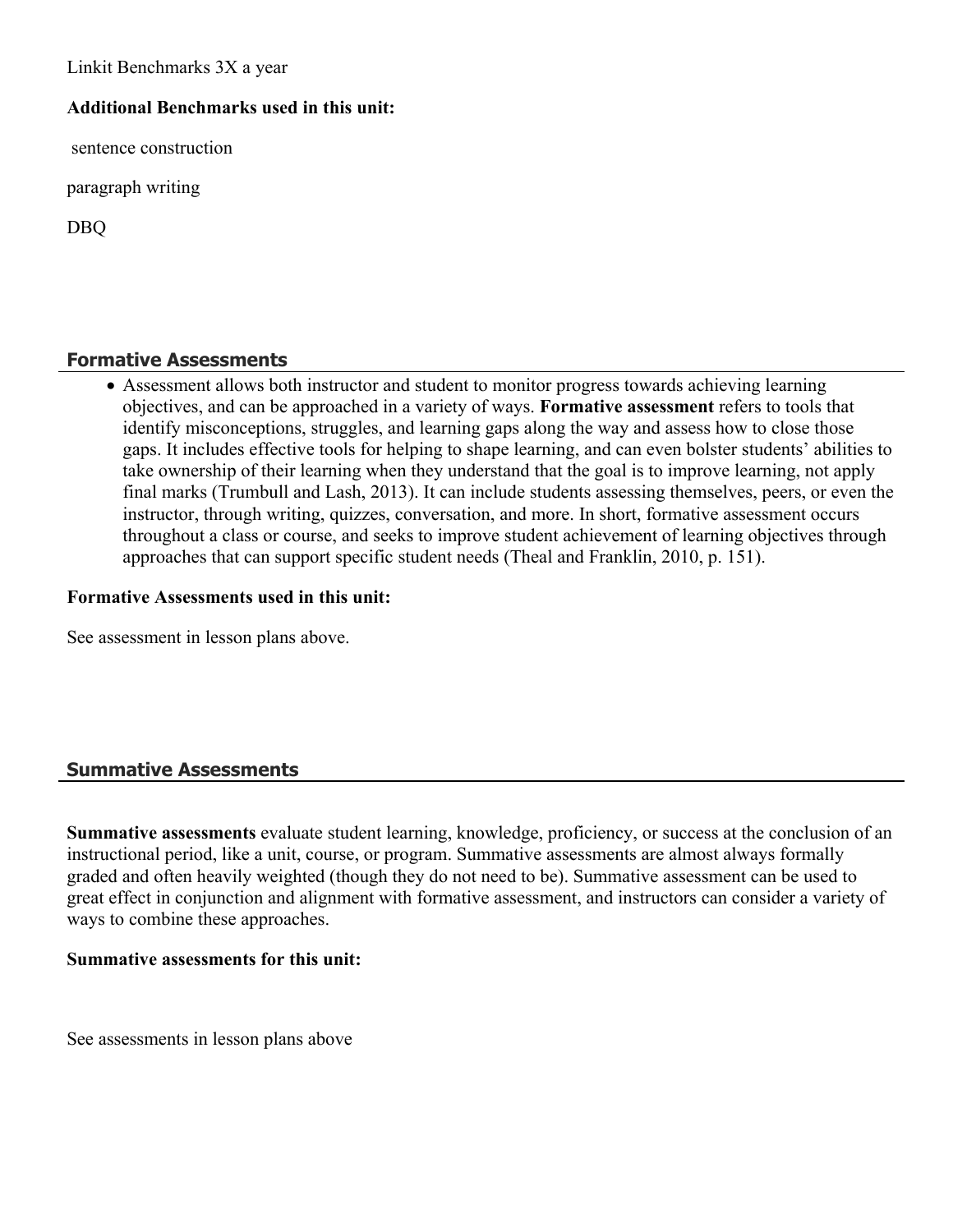# **Instructional Materials**

History Alive! textbook series

See materials listed in lesson plans above.

| <b>Standards</b>          |                                                                                                                                                                                                                                                                                                            |
|---------------------------|------------------------------------------------------------------------------------------------------------------------------------------------------------------------------------------------------------------------------------------------------------------------------------------------------------|
| SOC.6.2.3                 | The Classical Civilizations of the Mediterranean World, India, and China (1000 BCE-600 CE)                                                                                                                                                                                                                 |
|                           | Governments have different structures which impact development (expansion) and civic<br>participation.                                                                                                                                                                                                     |
| SOC.6.2.8. Civics PI.3.a  | Compare and contrast the methods (i.e., autocratic rule, philosophies, and bureaucratic<br>structures) used by the rulers of Rome, China, and India to control and unify their<br>expanding empires.                                                                                                       |
|                           | Historians analyze claims within sources for perspective and validity.                                                                                                                                                                                                                                     |
|                           | People voluntarily exchange goods and services when all parties expect to gain as a result<br>of the trade.                                                                                                                                                                                                |
|                           | Historical contexts and events shaped and continue to shape people's perspectives.                                                                                                                                                                                                                         |
| SOC.6.2.8.GeoPP.3.a       | Use geographic models to describe how the availability of natural resources influenced the<br>development of the political, economic, and cultural systems of each of the classical<br>civilizations and provided motivation for expansion.                                                                |
| SOC.6.2.8. History CA.3.a | Evaluate the importance and enduring legacy of the major achievements of Greece, Rome,<br>India, and China over time.                                                                                                                                                                                      |
|                           | An individual's perspective is impacted by their background and experiences.                                                                                                                                                                                                                               |
| SOC.6.2.8. Civics HR.3.a  | Compare and contrast the rights and responsibilities of free men, women, slaves, and<br>foreigners in the political, economic, and social structures of classical civilizations.                                                                                                                           |
|                           | Governments have protected and abused human rights (to varying degree)s at different<br>times throughout history.                                                                                                                                                                                          |
|                           | The principles of the United States government are based on political philosophies, ideas,<br>and experiences of earlier governments.                                                                                                                                                                      |
| SOC.6.2.8. Civics DP.3.a  | Compare and contrast the American legal system with the legal systems of classical<br>civilizations and determine the extent to which these early systems influenced our current<br>legal system (e.g., Babylonian Code of Hammurabi, Roman Justinian Code, Israelite Jewish<br>Law).                      |
|                           | Economic interdependence is impacted by increased specialization and trade.                                                                                                                                                                                                                                |
|                           | Historical events and developments are shaped by social, political, cultural, technological,<br>and economic factors.                                                                                                                                                                                      |
| SOC.6.2.8. History UP.3.c | Compare and contrast the tenets of various world religions that developed in or around<br>this time period (i.e., Buddhism, Christianity, Confucianism, Hinduism, Islam, Judaism,<br>Sikhism, and Taoism), their patterns of expansion, and their responses to the current<br>challenges of globalization. |
|                           | Relationships between humans and environments impact spatial patterns of settlement<br>and movement.                                                                                                                                                                                                       |
|                           | Classical civilizations (i.e., Greece, Rome, India and China) developed and expanded into<br>empires of unprecedented size and diversity by creating centralized governments and                                                                                                                           |